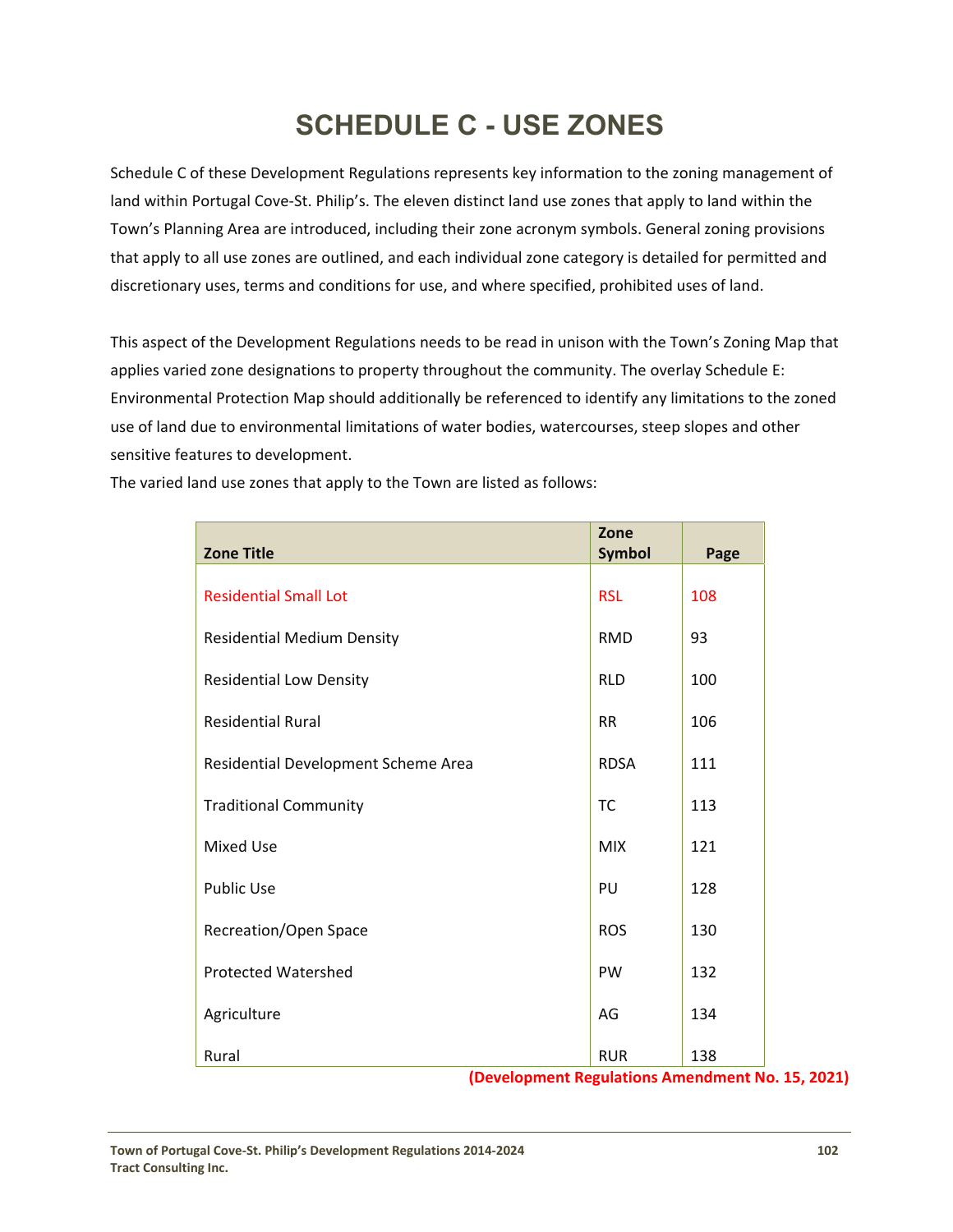The following requirements, General Provisions for all Use Zones, commence the detailed requirements for the varied land use zones.

## **General Provisions for all Use Zones:**

#### **(1) Occupancy and Maintenance Requirements**

All properties located within the Planning Area, including all land, buildings, structures, dwellings, fences, sheds, garages, parking lots, driveways, landscaping and all appurtenances shall be maintained in a state of good condition and repair, and as otherwise directed and ordered by Town Council as the enforcement authority. Failure to maintain buildings and property may necessitate remedial actions by the Municipality to address identified maintenance and occupancy issues on private property.

## **(2) Uses Allowed**

Each property shall be used for the permitted uses outlined within the land use zone that applies to each property, and where approved by Council may utilize a discretionary use listed within the land use zone. Terms and conditions shall also apply to the allowed uses of land.

## **(3) Principal Buildings Per Lot**

Within single and double dwelling residential zones, only one principal building may be permitted on a lot or property. Other use zones may allow more than one principal use building on a property but such siting shall be regulated by site layout and requirements for setback to property lines, parking, landscaping and buffers, environmental limitations, and other separation distance provisions.

# **(4) Accessory Use**

An accessory building or structure may not be constructed on a lot prior to the establishment of the principal building and use of the land on a property. A temporary permit may be considered by Council for a building or structure to be placed on a property to house tools, equipment, serve as an office, first aid station and lunch room for workers constructing the main building use on the property. An accessory use building shall not be used for human habitation.

#### **(5) Siting For Buildings on Vacant Land Lots under Condominium Act**

Setbacks for buildings and structures in a bare land development under Part X of the NL Condominium Act, 2007 shall be measured from the internal lot boundaries and buildings in accordance with the setback requirements of the applicable zone.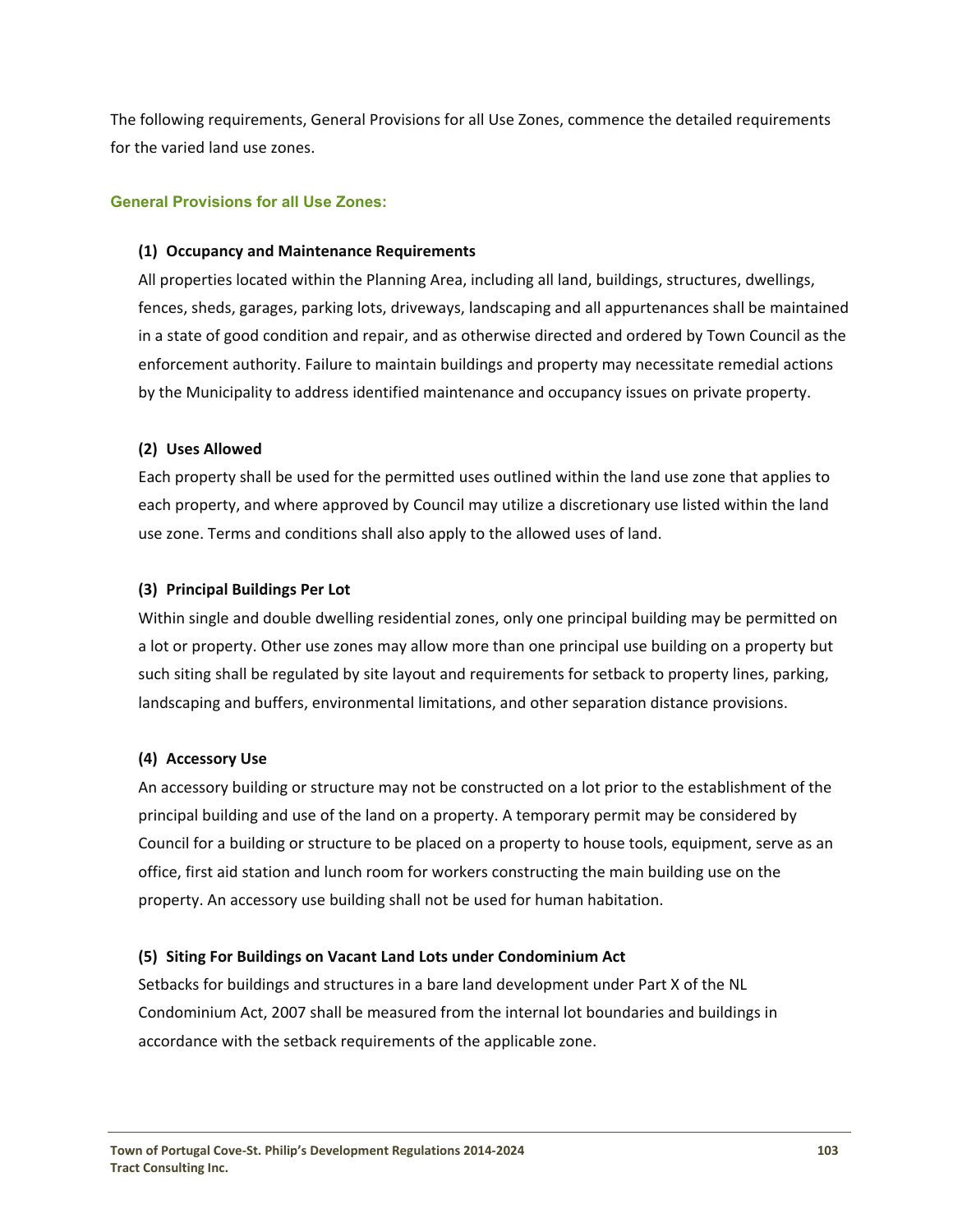#### **(6) Minimum Residential Floor Area**

- (a) Any building to be erected and used for a single residential dwelling, with the exception of mini homes, shall not contain less than 65.0 square metres (700 square feet) of finished floor area of the residential building.
- (b) Any building to be erected and used for a double dwelling residential use shall not contain less than 60.0 metres (645.3 square feet) of finished floor area per dwelling unit.
- (c) Any self‐contained dwelling unit to be constructed as part of a larger Apartment or Townhouse building, and used within a multi‐unit development, shall not contain less than 47.0 square metres (505.9 square feet) of finished floor area.

**(Development Regulations Amendment No. 3, 2019) (Development Regulations Amendment No. 15, 2021)**

## **(7) Use of Mobile Homes and Trailers**

No new building permits or occupancy permits to use or to occupy a mobile home or trailer as a dwelling unit or as living or sleeping quarters shall be permitted within the planning area of the Town. Double‐Wide mobile homes that are to be placed on a permanent concrete foundation may be considered as a discretionary use within the Rural Residential Zone. Modular Homes, as defined by Schedule A, are allowed in all applicable zones as a permitted dwelling unit.

#### **(8) Agriculture Buffer**

- (a) Development proposals within the 300.0 metre (984.2 feet) buffer area (refer to Regulation 45) established for confinement operations shall be assessed in consultation with the Agriculture Division, Department of Natural Resources.
- (b) Depending on the vegetation characteristics, topography, and other natural conditions of the site, development may be limited to infilling on existing street frontages or to the rounding out of existing development.
- (c) A seller of land within the agricultural buffer areas must issue a notice to prospective purchasers concerning the existence and nature of existing and potential confinement operations in the buffer area. Purchasers must acknowledge and agree to the presence of confinement operations in writing to the Town.

#### **(9) Complementary Yard Setbacks**

To maintain the rural and neighbourhood character of the community, where a site development of a higher density is to be sited adjacent to a lower density development with specific natural features such as trees and vegetation on side lot lines, through the development permit approval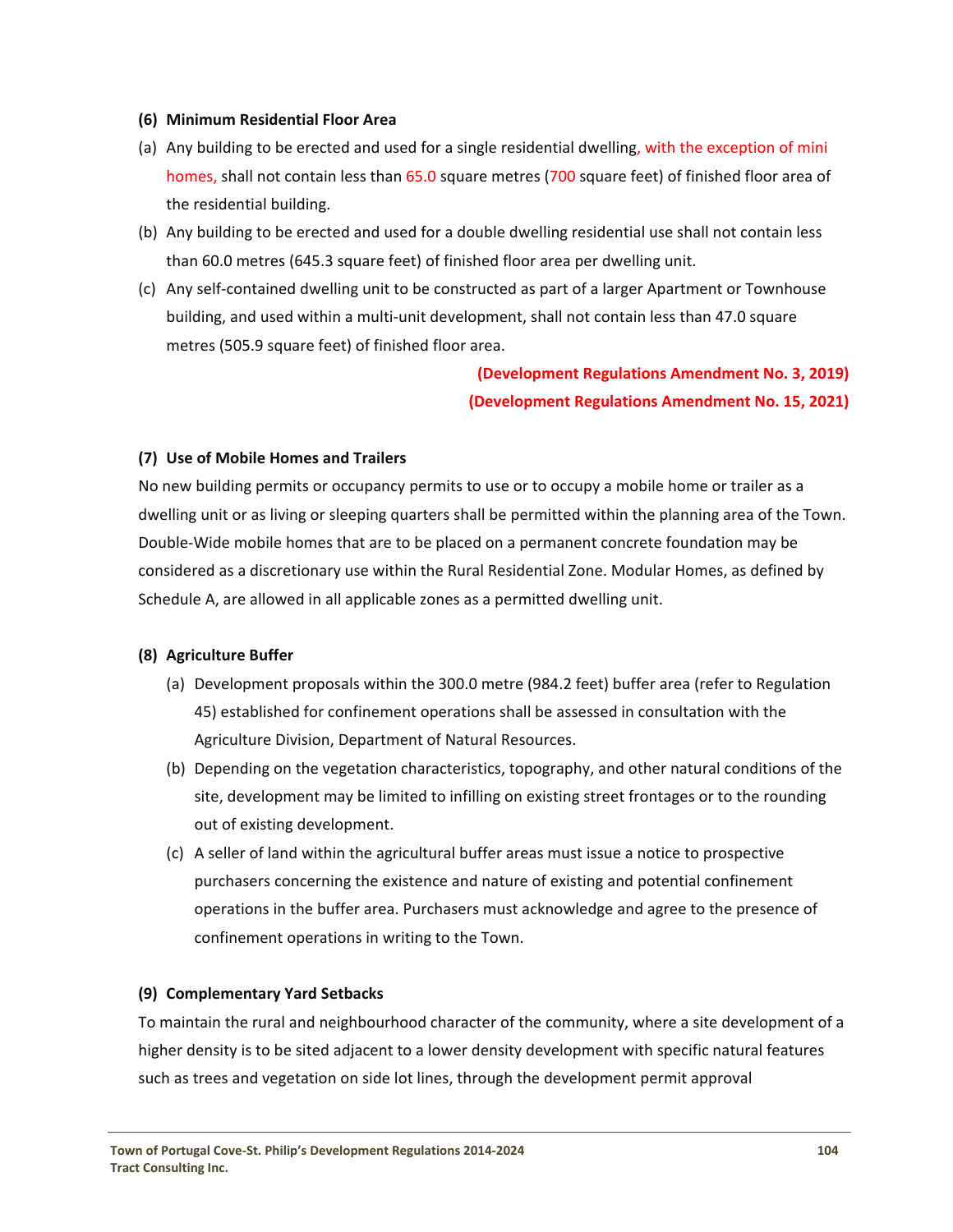consideration process for the higher density use of land, additional landscaping and separation buffers may be required between the side lot lines of the two land uses.

# **(10) Development with Pond Frontage**

- (a) Development shall be sited and landscaped to minimize the visual impact of buildings viewed from the pond and from other land fronting on the pond. Council shall require landscaping to meet this aim. The required landscaping may include selective retention of trees and shrubs between shoreline and buildings and appropriate planting.
- (b) Council may require a plan of subdivision or a development application to be accompanied by a professionally prepared landscape drawing or similar quality plan showing vegetation to be retained, areas to be graded, and areas of planting, including plants to be used.
- (c) Council may require a landscape deposit to ensure the approved landscape proposal is carried out to its satisfaction.
- (d) The front yard setback may be established anywhere upland from the pond setback standard of 30.0 metres (98.4 feet) provided the on‐site septic system is approved by Services NL. The 30‐metre buffer around the pond (refer to Schedule E) shall remain in place to protect water quality. No further subdivision of this approved lot will be allowed whereby a backlot situation may be created. Council will review each application based on its own merits.

# **(11) East Coast Trails & Inland Community Trails**

The East Coast Trail Association (ECTA) is developing a natural walking/hiking trail within the Town along the coastline as part of a larger coastal trail system. Much of the East Coast Trail will be protected through the thirty (30.0) metre (98.4 feet) coastal buffer established in Schedule E. This buffer will help protect the natural landscape and views from the trail, and ensure that future development does not negatively impact the trail.

Connections will also be encouraged between the East Coast Trail and the network of existing community walking and hiking trails further inland to create a community-wide linear park system. Where new developments intersect with existing or potential trails and trail connectors, as identified on the Land Use Zoning Map, Council shall encourage trail access through and adjacent to the development. Appropriate buffers will also be pursued to protect the Town's trails network.

Where trails pass through or near existing built up areas of the town, Council may seek to establish narrower trail buffers. In the less developed or rural areas of the Town, Council may establish wider trail buffers that will protect the natural character and integrity of the trail system.